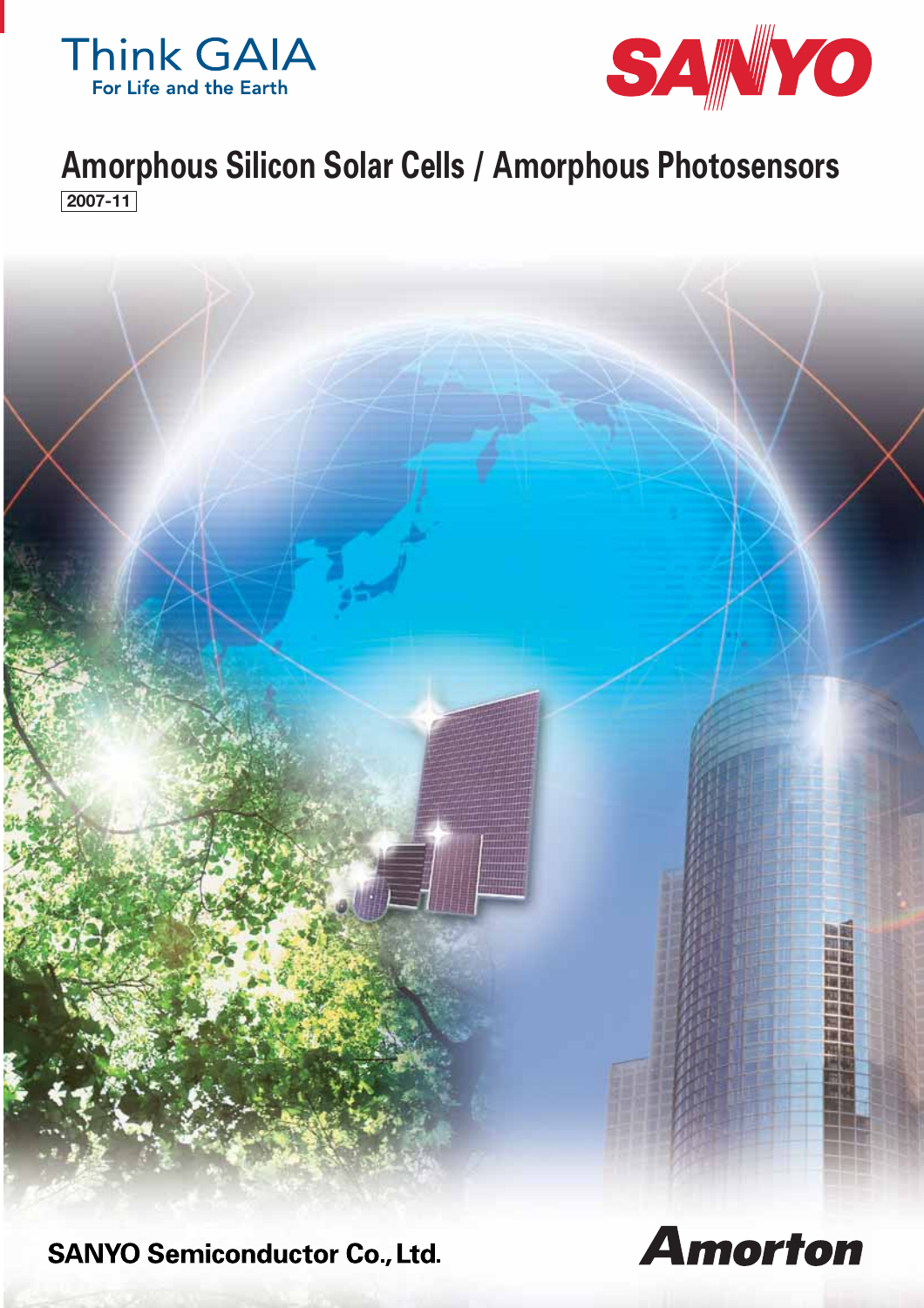**2**





*The development of the solar cell is progressing with rapid speed. As a new energy tool which can effectively harness the amazing power of sunlight, solar cells have the potential to replace fossil fuels as our main means of power generation. Solar energy is both a clean and inexhaustible resource, and it can be used to produce electricity wherever and whenever sunlight is available. Of these technologies, amorphous silicon solar cells have many strengths that surpass those of the earlier crystalline silicon solar cells. In addition, they require little energy to manufacture and use less raw materials, and thus are truly environmentally friendly devices. This technology also allows larger area cells to be manufactured and can take advantage of the flexibility of thin film materials, and they have already been used in a wide range of applications. SANYO was one of the first companies to focus on amorphous silicon solar cells, and developed and is now mass producing the Amorton integrated type amorphous silicon solar cells that feature a new device structure.*

YA morton

## **Amorphous Silicon Solar Cells**

## **The Concept Behind Solar Cell Power Generation**

**Solar cell power is generated using the photovoltaic effect of semiconductors. When a semiconductor is exposed to a light source of suitable intensity, a large number of pairs of an electron and a positive hole are generated as a result of the reciprocal action between photons and silicon atoms. At a p/n junction between two different semiconductor materials, the** 

Amorphous Crystal **Unlike crystal silicon, in which atomic arrangements are regular, amorphous silicon features irregular atomic arrangements as shown in the figures below. As a result, the reciprocal action between photons and silicon atoms occurs more frequently in amorphous silicon than in crystal silicon, allowing much more light to be absorbed. Thus, an ultrathin amorphous silicon film of less than 1**μ**m can be produced and used for power generation. Also, by utilizing metal or plastics for the substrate, flexible solar cells can be produced. Amorton is an integrated amorphous silicon solar cell which has been developed by SANYO. Amorton uses silane (SiH4) as its source gas and is fabricated using a plasma CVD method. Three amorphous silicon layers — p-layer, i-layer, and n-layer — are formed consecutively on a glass substrate. This p-i-n junction corresponds to the p/n junction of a crystal silicon solar cell. In the process of this junction formation, a number of cells are connected in series on a substrate at one time. This allows any desired voltage to be obtained for a variety of equipment operation.**

**electrons are diffused in the n-type material and the positive holes are scattered in the p-type material. They are then collected at both electrodes respectively, resulting in a voltage difference between the electrodes.**

**When an external load is connected, electricity flows through the load. In this way, an a-Si solar cell converts light energy into electricity and supplies power to external loads.**

**Solar cells are classified according to the material employed, i.e., crystal silicon, amorphous silicon, and compound semiconductor solar cells. "Amorphous" refers to objects having no definite shape and is defined as non-crystal material.**



**The Contract of Security 1999**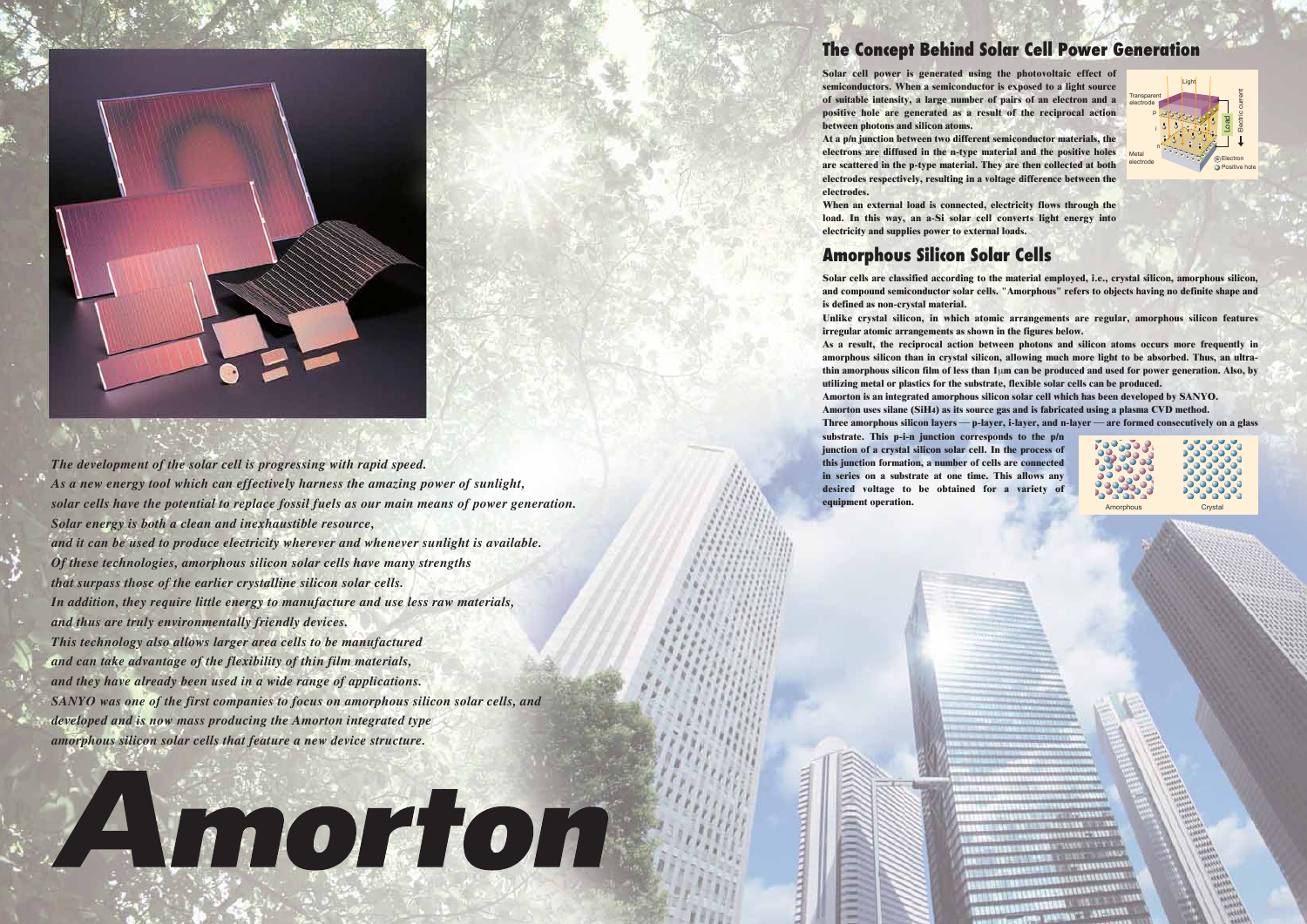**Amorton** 

## **Features of Amorton**

The figure shows the relationship between illumination level and output. There is an enormous difference between the illumination levels indoors andoutdoors. SANYO provides two types of products, indoor products for use in the low illumination levels common in indoor environments and outdoor products for the high illumination levels common outdoors.

Since, unlike the fabrication technique used with crystalline solar cells in which cells cut apart and then connected, multiple cells can be connected in series at the same time as the cells are formed, it is easy to

- **Solar cells with a variety of voltages can be created** create batteries with a variety of voltages. (This series connection idea is the same as that used with regular batteries.)
- **Solar cells with a variety of shapes can be created** bent, can be created.

The methods used to form amorphous films have special features that allow other substrates, such as stainless steel or plastic films, to be used in place of the usual glass substrate. This means that previously unknown solar cells, solar cells that are round, square, or any complex shape, or solar cells that can be



It is also possible to create areas in these solar cells that consist of just transparent glass by etching.

■ **High sensitivity in the visible light region** The human eye is sensitive to light with wavelengths from about 400 nm to 700 nm. to solar cells, they can also be used as visible light sensors.

Since amorphous silicon solar cells are sensitive to light with essentially the same wavelengths, in addition

### ■ **Relationship between illumination level and output**





| Place used                            | <b>Substrate</b> | <b>Feature</b>                                                                                             | <b>Reference</b>                                |
|---------------------------------------|------------------|------------------------------------------------------------------------------------------------------------|-------------------------------------------------|
|                                       | <b>Glass</b>     | Low price (basic substrate)                                                                                | Page 5                                          |
| <b>Indoors</b>                        | Stainless steel  | Thin, light weight, unbreakable, can easily be<br>formed in arbitrary shapes, highly precise<br>dimensions | Contact your<br>SANYO<br>representative.        |
|                                       | Film             | Thin, light weight, unbreakable, bendable,<br>can easily be formed in arbitrary shapes                     | Contact your<br><b>SANYO</b><br>representative. |
|                                       | <b>Glass</b>     | Low price (basic substrate)                                                                                | Page 5                                          |
| <b>Outdoors</b>                       | Stainless steel  | Thin, light weight, unbreakable, can easily be<br>formed in arbitrary shapes, highly precise<br>dimensions | Contact your<br><b>SANYO</b><br>representative. |
|                                       | Film             | Thin, light weight, unbreakable, bendable,<br>can easily be formed in arbitrary shapes                     | Page 6                                          |
| <b>Visible light</b><br><b>sensor</b> |                  | Support designs with arbitrary sizes and patterns<br>as required by the application                        | Page 9                                          |

**Contact: The person in charge of Amorton products TEL.03-3837-6306**

### ■ **Relationships between number of rows of the cell and cell area (Illumination level is constant.)**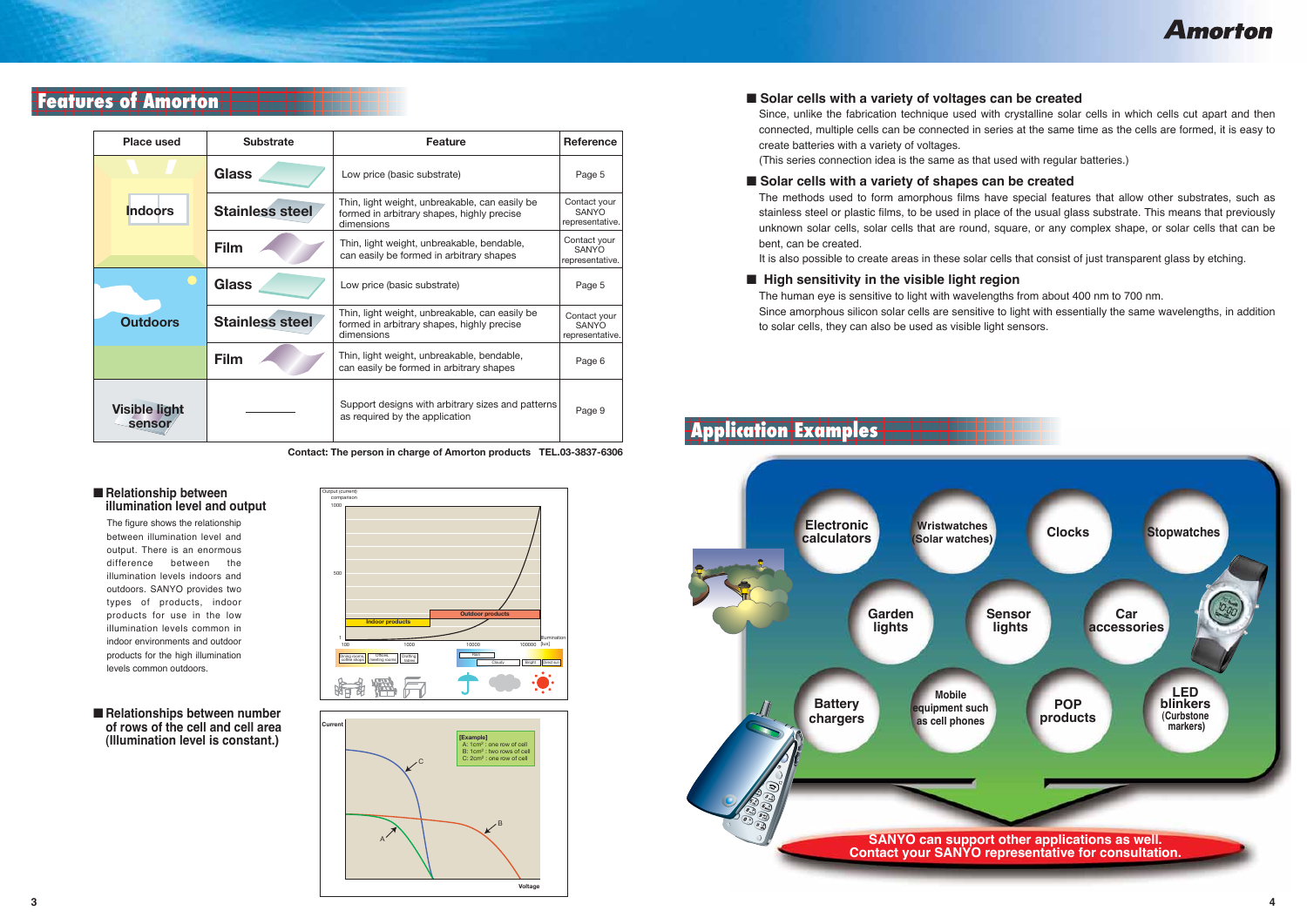## **Amorton Products for Watches**

Amorton Film is an exceptionally thin, light and flexible amorphous silicon solar cell fabricated on plastic film.

In addition to these advantages, Amorton Film is also resistant to crack. Its standard configuration includes protective film covering the amorphous silicon solar cell which measures about 0.4mm in overall thickness.



### **General-Purpose Products**

### **Specifications**

|              | 100mW/cm <sup>2</sup>                                 |                        | SS-50k lux (Initial)                                  |                        |                             |                |
|--------------|-------------------------------------------------------|------------------------|-------------------------------------------------------|------------------------|-----------------------------|----------------|
| <b>Model</b> | <b>Typical operating</b><br>characteristics (Initial) | Pmax (Vop-lop)         | <b>Typical operating</b><br>characteristics (Initial) | Pmax (Vop-lop)         | External dimensions (mm)    | Weight (g)     |
| AT-7665      | 3.0V- 38.6mA                                          | 125mW (3.6V-34.7mA)    | 3.0V- 17.3mA                                          | 58mW (3.6V- 16.2mA)    | $58.4\times 56.0\times 0.4$ | 2              |
| AT-7664      | $3.0V - 104.0mA$                                      | 335mW (3.6V-93.0mA)    | 3.0V- 46.5mA                                          | 156mW (3.6V- 43.3mA)   | 73.0×112.0×0.4              | $\overline{4}$ |
| AT-7666      | 3.0V-343.0mA                                          | 1109mW (3.6V-308.2mA)  | 3.0V-154.0mA                                          | 517mW (3.6V-143.6mA)   | 146.0×167.5×0.4             | 13             |
| AT-7963      | 4.5V-223.0mA                                          | 1083mW (5.4V-200.6mA)  | 4.5V-100.0mA                                          | 505mW (5.4V-93.5mA)    | 146.0×167.5×0.4             | 13             |
| AT-7S63      | 15.0V-134.0mA                                         | 2104mW (16.8V-125.2mA) | 15.0V- 60.5mA                                         | 980mW (16.8V- 58.3mA)  | 292.0×168.0×0.4             | 25             |
| AT-7S64      | 15.0V-269.0mA                                         | 4208mW (16.8V-250.4mA) | 15.0V-121.0mA                                         | 1960mW (16.8V-116.7mA) | 292.0×336.0×0.4             | 50             |

SANYO Amorton products are widely used in solar watches.

SANYO can provide custom Amorton products to match the shape of the watch (watch face characters or special designs).



SANYO can provide evaluation samples in each of the different substrates. Contact your SANYO representative for consultation.

### (At FL-200lux)

|                             |                 | Operating electric characteristics (Initial) |                          |                          |            |
|-----------------------------|-----------------|----------------------------------------------|--------------------------|--------------------------|------------|
| <b>Model</b><br><b>Type</b> |                 | Operating voltage (V)                        | Operating current $(uA)$ | External dimensions (mm) | Weight (g) |
| AL-2402                     | Stainless steel | 1.5                                          | 10.1                     | $627.2 \times 0.2$       | 0.7        |
| AM-2709                     | <b>Glass</b>    | 3.0                                          | 3.3                      | $\phi$ 30.8 $\times$ 0.7 | 1.3        |
| AT-2400B                    | Film            | 1.5                                          | 18.5                     | $26.3 \times 26.8$       | 0.1        |
| AT-2600B                    | Film            | 2.6                                          | 11.6                     | $26.3 \times 26.8$       | 0.1        |

**5**



### **Specifications (evaluation samples)**



If you require Amorton other than on this list, please consult us.

Stainless steel





### **1 Indoor products**

### **General-Purpose Products**

### **Specifications**

\* Glass thickness is 1.1mm. **2 Outdoor products** FL: White fluorescent lamp SS: Solar simulator

|                | 100mW/cm <sup>2</sup>                                 |                                     |                                                       | SS-50k lux (Initial)                      |                                 |            |
|----------------|-------------------------------------------------------|-------------------------------------|-------------------------------------------------------|-------------------------------------------|---------------------------------|------------|
| <b>Model</b>   | <b>Typical operating</b><br>characteristics (Initial) | Pmax (Vop-lop)                      | <b>Typical operating</b><br>characteristics (Initial) | Pmax (Vop-lop)                            | <b>External dimensions (mm)</b> | Weight (g) |
| AM-5308        | $(1.7V - 68.8m)$                                      | 117mW (1.9V- 61.5mA)                | (1.7V-<br>31.1mA)                                     | 58mW<br>$(1.9V -$<br>29.2mA)              | $47.2\star$<br>$50.1\times$     | 6.4        |
| AM-5302        | $(1.7V - 105.0mA)$                                    | 95.5mA)<br>181mW (1.9V-             | $(1.7V -$<br>47.0mA)                                  | $(1.9V -$<br>45.1mA)<br>86 <sub>m</sub> W | 31.2X 117.8                     | 16.3       |
| AM-5413        | $(2.2V - 16.7mA)$                                     | 39mW (2.6V-<br>15.0mA)              | $(2.2V -$<br>7.5mA                                    | $(2.6V -$<br>18mW<br>7.1mA)               | 33.0X<br>$23.9\star$            | 2.1        |
| AM-5412        | $(2.2V - 39.8m)$                                      | 93mW (2.6V-<br>35.8mA)              | $(2.2V -$<br>17.9mA)                                  | $(2.6V -$<br>16.9mA)<br>44mW              | 33.1<br>$50.1\times$            | 7.3        |
| AM-5610        | (3.3V-<br>5.1mA)                                      | 18mW (3.9V-<br>4.6mA)               | $(3.3V -$<br>2.3mA)                                   | $(3.9V -$<br>8mW<br>2.2mA)                | 20.0<br>$25.0\times$            | 2.2        |
| AM-5613        | $(3.3V - 31.6mA)$                                     | $(3.9V -$<br>28.2mA)<br>110mW       | $(3.3V -$<br>14.5mA                                   | 52mW<br>$(3.9V -$<br>13.3mA               | 36.7<br>$60.1\times$            | 9.8        |
| AM-5608        | (3.3V- 36.0mA)                                        | 125mW (3.9V-<br>32.0mA)             | $(3.3V -$<br>16.5mA)                                  | $(3.9V -$<br>15.1mA)<br>59mW              | $60.1\times$<br>41.3            | 11.0       |
| AM-5605        | (3.3V- 115.4mA)                                       | 401mW (3.9V- 102.7mA)               | 52.9mA)<br>$(3.3V -$                                  | <b>189mW</b><br>$(3.9V -$<br>48.6mA)      | 62.3X 117.8                     | 32.5       |
| AM-8706        | $(3.9V - 19.9mA)$                                     | 81mW (4.6V- 17.7mA)                 | $(3.9V -$<br>9.0 <sub>m</sub> A                       | $(4.6V -$<br>39mW<br>8.3mA)               | $36.1\times$<br>$41.3\star$     | 4.1        |
| AM-8704        | $(3.9V - 23.8mA)$                                     | 97mW (4.6V-<br>21.0mA)              | $(3.9V -$<br>10.7mA)                                  | $(4.6V -$<br>46mW<br>9.9 <sub>m</sub> A   | 41.2X<br>$41.3\star$            | 4.6        |
| AM-8705        | $(3.9V - 26.9mA)$                                     | 109mW (4.6V-<br>23.8mA)             | $(3.9V -$<br>12.1mA)                                  | 52mW<br>$(4.6V -$<br>11.3mA)              | $36.1\times$<br>55.1 $\star$    | 5.4        |
| AM-8703        | $(3.9V - 32.1mA)$                                     | 131mW (4.6V-<br>28.5mA)             | $(3.9V -$<br>14.5mA)                                  | 62mW<br>$(4.6V -$<br>13.4mA)              | $55.1\star$<br>$41.2\times$     | 6.2        |
| AM-5710        | (3.9V- 32.6mA)                                        | 134mW (4.6V-<br>29.0mA)             | $(3.9V -$<br>14.7mA)                                  | $(4.6V -$<br>63mW<br>13.7mA)              | 37.0★<br>$62.3\times$           | 6.3        |
| AM-8702        | $(3.9V - 34.4mA)$                                     | 140mW (4.6V-<br>30.5mA)             | (3.9V-<br>15.5mA)                                     | $(4.6V -$<br>67mW<br>14.4mA)              | 57.7X<br>$41.3\star$            | 6.5        |
| AM-5706        | (3.9V- 45.9mA)                                        | 186mW (4.6V-<br>40.5mA)             | $(3.9V -$<br>21.0mA)                                  | 88mW<br>$(4.6V -$<br>19.1mA)              | 70.0X<br>50.0                   | 15.5       |
| AM-8701        | $(3.9V - 46.6mA)$                                     | 190mW (4.6V-<br>41.2mA              | $(3.9V -$<br>21.0mA)                                  | 90 <sub>m</sub> W<br>$(4.6V -$<br>19.4mA) | $55.1\star$<br>57.7X            | 8.6        |
| AM-5815        | $(4.5V -$<br>2.5mA)                                   | 12mW (5.2V-<br>2.3mA)               | $(4.5V -$<br>1.1mA)                                   | $(5.2V -$<br>6mW<br>1.1mA)                | $10.8\star$<br>$31.8\times$     | 0.9        |
| AM-5812        | $(4.5V - 19.8mA)$                                     | 93mW (5.2V-<br>17.8mA)              | $(4.5V -$<br>8.9mA)                                   | $(5.2V -$<br>44 <sub>m</sub> W<br>8.4mA)  | 28.7 $\star$<br>59.0X           | 4.6        |
| AM-5813        | $(4.5V - 25.0mA)$                                     | 117mW (5.2V-<br>22.6mA)             | $(4.5V -$<br>11.3mA                                   | 55mW<br>$(5.2V -$<br>10.7 <sub>m</sub> A  | 60.2 $\star$<br>41.2X           | 6.7        |
| AM-8804        | $(4.5V - 33.3mA)$                                     | 156mW (5.2V-<br>30.0mA)             | $(4.5V -$<br>15.1mA)                                  | 74mW<br>$(5.2V -$<br>14.2mA)              | 55.1 $\star$<br>48.1X           | 7.2        |
| AM-5814        | $(4.5V - 38.6mA)$                                     | 180mW (5.2V-<br>34.7mA)             | $(4.5V -$<br>17.4mA)                                  | 85mW<br>$(5.2V -$<br>16.4mA)              | 55.1X<br>60.1 $\star$           | 9.0        |
| AM-8801        | $(4.5V - 41.9mA)$                                     | 196mW (5.2V-<br>37.7mA)             | $(4.5V -$<br>18.9mA                                   | 93mW<br>$(5.2V -$<br>17.8mA)              | $55.1\star$<br>57.7X            | 8.6        |
| AM-5904        | $(5.0V -$<br>9.9mA)                                   | $(5.9V -$<br>52mW<br>8.7mA)         | $(5.0V -$<br>4.5mA                                    | $(5.9V -$<br>24mW<br>4.1 <sub>m</sub> A   | 33.1<br>$40.1\times$            | 5.9        |
| AM-5912        | $(5.0V - 15.3mA)$                                     | 80mW<br>$(5.9V -$<br>13.6mA)        | $(5.0V -$<br>7.0mA)                                   | $(5.9V -$<br>38mW<br>6.4mA)               | $47.2\star$<br>42.9X            | 5.6        |
| AM-5909        | $(5.0V - 22.2mA)$                                     | 116mW<br>$(5.9V -$<br>19.6mA)       | $(5.0V -$<br>10.1mA)                                  | $(5.9V -$<br>9.3mA)<br>55 <sub>m</sub> W  | 41.3<br>$60.1\times$            | 11.0       |
| AM-5914        | $(5.0V - 23.1mA)$                                     | 121mW<br>$(5.9V -$<br>20.4mA)       | $(5.0V -$<br>10.6mA)                                  | 57mW<br>$(5.9V -$<br>9.7mA                | 55.1 $\star$<br>$50.1\times$    | 7.5        |
| AM-5913        | $(5.0V - 30.1mA)$                                     | 157mW<br>$(5.9V -$<br>26.6mA)       | $(5.0V -$<br>13.8mA)                                  | $(5.9V -$<br>74mW<br>12.6mA)              | 55.1<br>$60.1\times$            | 14.7       |
| AM-5907        | $(5.0V - 45.7mA)$                                     | 241mW (5.9V-<br>40.8 <sub>m</sub> A | $(5.0V -$<br>20.6mA)                                  | $(5.9V -$<br>114mW<br>19.3mA)             | 75.0X<br>55.0                   | 18.3       |
| AM-5902        | (5.0V- 60.8mA)                                        | 317mW (5.9V-<br>53.7mA)             | $(5.0V -$<br>27.8mA)                                  | 150mW<br>(5.9V-<br>25.4mA)                | 37.5<br>150.0X                  | 25.0       |
| <b>AM-7A03</b> | (5.5V-227.0mA)                                        | 1336mW<br>$(6.6V - 202.3mA)$        | (5.5V- 113.0mA)                                       | 702mW<br>(6.6V- 106.3mA)                  | $150.0\times$<br>165.0          | 110.0      |
| <b>AM-7D08</b> | (7.2V- 172.0mA)                                       | 1303mW (8.5V- 153.2mA)              | $(7.2V -$<br>85.0mA)                                  | $(8.5V -$<br>80.5mA)<br>684mW             | 150.0X 165.0                    | 110.0      |
| <b>AM-5E02</b> | (7.7V- 23.2mA)                                        | 189mW (9.2V-<br>20.5mA)             | $(7.7V -$<br>10.6mA)                                  | 89mW<br>$(9.2V -$<br>9.7 <sub>m</sub> A   | 75.0X<br>55.0                   | 18.3       |
| <b>AM-7E04</b> | (7.7V- 104.0mA)                                       | 852mW (9.2V-<br>92.6mA)             | $(7.7V -$<br>50.0mA)                                  | $(9.2V -$<br>447mW<br>48.6mA)             | 150.0X 110.0                    | 74.0       |
| <b>AM-5S06</b> | $(15.4V - 11.4mA)$                                    | 188mW(18.4V-<br>10.2mA)             | $(15.4V -$<br>5.1mA)                                  | 89mW (18.4V-<br>4.8mA)                    | $124.5\times$<br>$29.5\star$    | 10.0       |
| AM-7S03        | $(15.4V - 70.0mA)$                                    | 1133mW(18.4V-<br>61.6mA)            | $(15.4V -$<br>34.5mA)                                 | 595mW (18.4V-<br>32.4mA)                  | 150.0X 165.0                    | 110.0      |

Note: The above table shows standard weights without lead. \* Glass thickness of ★ marks model is 1.1mm. Glass thickness without ★ marks model is 1.8mm.<br>FL: White fluorescent lamp SS: Solar simulator

| <b>Model</b> | Typical operating characteristics (Initial) | <b>External dimensions (mm)</b> | Weight (g) |      |  |
|--------------|---------------------------------------------|---------------------------------|------------|------|--|
|              | <b>FL-200lux</b>                            | FL-50lux (Reference value)      |            |      |  |
| AM-1456      | $1.5V -$<br>5.3 <sub>µ</sub> A              | $1.4V -$<br>1.30uA              | 25.0×10.0  | 0.7  |  |
| AM-1411      | $1.5V -$<br>8.0 <sub>µ</sub> A              | $1.4V -$<br>2.00 <sub>u</sub> A | 29.6×11.8  | 1.0  |  |
| AM-1437      | $1.5V -$<br>8.0 <sub>µ</sub> A              | $1.4V -$<br>2.00 <sub>µ</sub> A | 29.6X11.8  | 1.0  |  |
| AM-1407      | $1.5V -$<br>11.5 <sub>µ</sub> A             | $1.4V -$<br>2.85 <sub>µ</sub> A | 38.0×12.5  | 1.3  |  |
| AM-1417      | 12.5 <sub>µ</sub> A<br>$1.5V -$             | $1.4V -$<br>3.10uA              | 35.0×13.9  | 1.3  |  |
| AM-1424      | $1.5V -$<br>20.0 <sub>U</sub> A             | $1.4V -$<br>5.00 <sub>µ</sub> A | 53.0×13.8  | 2.0  |  |
| AM-1454      | $1.5V -$<br>31.0uA                          | $1.4V -$<br>7.75uA              | 41.6×26.3  | 3.0  |  |
| AM-1513      | $1.8V -$<br>15.0 <sub>µ</sub> A             | 3.75 <sub>u</sub> A<br>$1.6V -$ | 55.0×13.5  | 2.0  |  |
| AM-1805      | 15.5 <sub>µ</sub> A<br>$3.0V -$             | $2.6V -$<br>3.85 <sub>µ</sub> A | 55.0×20.0  | 3.0  |  |
| AM-1801      | $3.0V -$<br>18.5 <sub>µ</sub> A             | $2.6V -$<br>4.60 <sub>µ</sub> A | 53.0×25.0  | 3.6  |  |
| AM-1815      | $3.0V -$<br>42.0uA                          | $2.6V -$<br>10.50uA             | 58.1×48.6  | 7.8  |  |
| AM-1816      | $3.0V -$<br>84.0uA                          | $2.6V -$<br>21.00µA             | 96.7×56.7  | 15.6 |  |

### **Indoor products** (for high illumination levels)

|                                  |                                | Typical operating characteristics (Initial) |                                 |            |
|----------------------------------|--------------------------------|---------------------------------------------|---------------------------------|------------|
| <b>Model</b><br><b>FL-200lux</b> |                                | SS-10k lux (Reference value)                | <b>External dimensions (mm)</b> | Weight (g) |
| AM-1819                          | $3.0V -$<br>6.9 <sub>u</sub> A | $4.0V -$<br>0.41mA                          | 31.0×24.0                       | 2.2        |
| AM-1820                          | 13.3 <sub>u</sub> A<br>3.0V-   | $4.0V -$<br>0.79mA                          | 43.0×26.0                       | 3.1        |
|                                  |                                |                                             |                                 |            |

Thin, light weight, unbreakable, can easily be formed in arbitrary shapes, highly precise dimensions Thin, light weight, unbreakable, bendable, can easily be formed in arbitrary shapes

Low price (basic substrate)

| <b>Amorton</b>  | Glass                  |  |
|-----------------|------------------------|--|
| <b>Products</b> | <b>Stainless steel</b> |  |
| for Watches     | Film                   |  |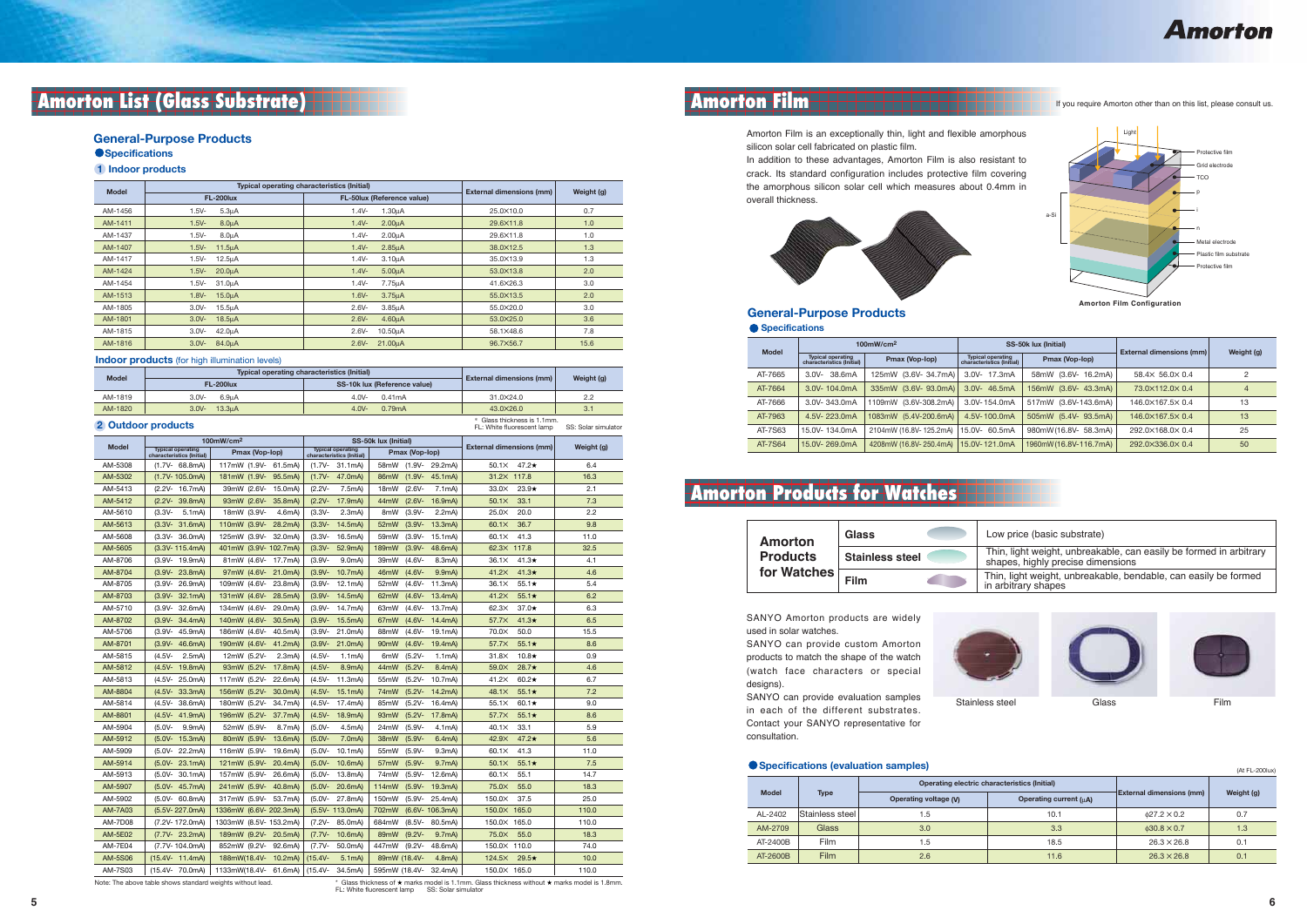## **Features of Amorton**

# **Output Characteristics**

# **Amorton**

The features of Amorton are shown by the current-voltage curve in the figure.

The curve changes depending on the incident light intensity and the surrounding temperature.

■ Output Characteristics of Indoor use Amorton Artificial light, such as fluorescent and incandescent light, is used indoors. The illuminance of these light sources ranges from 20 lux to 1,000 lux. Indoors, therefore, Amorton is most suitable for small equipment such as electronic calculators. Please use under 1,000

lux.



**Dependency Characteristics**



Voc: open-circuit voltage Isc: short-circuit current Iope: operating current



Temperature coefficient Voc: -0.3%/°C Isc: +0.08%/°CPmax: -0.2%/°C

### ■ Output Characteristics of outdoor use Amorton

| Typical Cell Characteristics (25°C)                                                                       |                              |                  |          |  |  |
|-----------------------------------------------------------------------------------------------------------|------------------------------|------------------|----------|--|--|
| Open-circuit<br><b>Short-circuit</b><br>Liaht<br><b>Maximum</b><br>voltage<br>current<br>source<br>output |                              |                  |          |  |  |
| $0.63$ V/cell                                                                                             | $17.0 \mu$ A/cm <sup>2</sup> | $7.0 \mu W/cm^2$ | FL200lux |  |  |

# **Terminal Configurations**



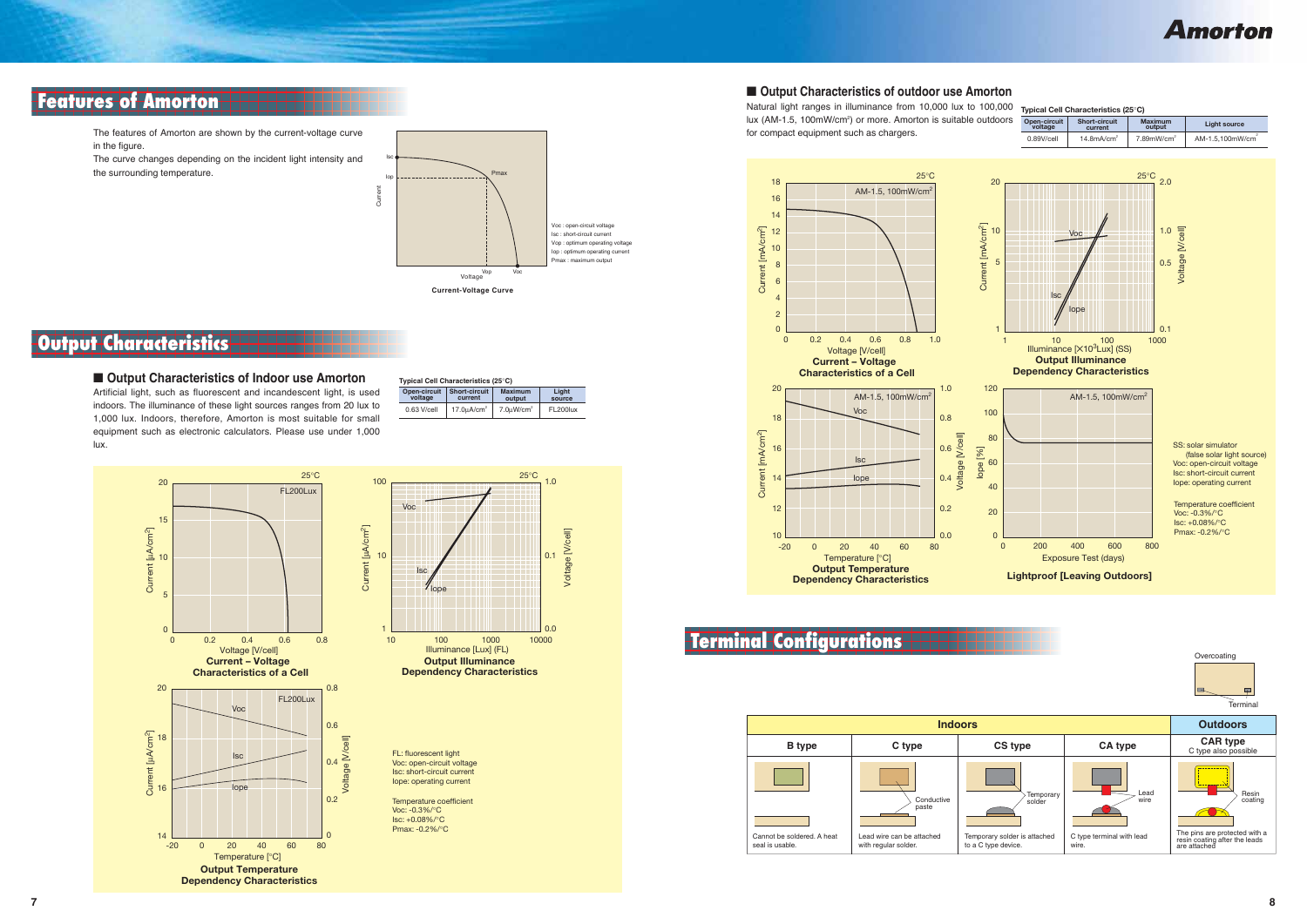# **Amorton Photosensors Application Example**

## **Features of Amorton Photosensors**







**Spectral Sensitivity of Amorphous Photosensor**

**Amorphous Photosensor Pattern Shape Example**

**Amorton** 



Amorphous Photosensor is a kind of Photo Diode, and can detect light and its intensity.

The following shows typical applications of amorphous photosensors

### **High Sensitivity detection within the visible-light spectrum**

Human eyes are sensitive to the light wavelength ranging from approximately 400nm to 700nm.

Amorphous photosensors have sensitivity in the same range and provide light sensing capability similar to human eyes.

### **Output current is proportional to illumination**

Accurate light detection is possible because output current increases proportionally to the illuminance.

### **Flexibility in pattern shaping or sizing**

Amorphous photosensors provide flexible designing in size and shape to fit your needs.

# **Amorton Photosensors List**

# **Amorton Photosensors Circuit Diagram Example**

OP amplifier detects photosensor output current and convert to voltage. The signal is linearly amplified.





| <b>Model</b> |               | Number of<br>elements | <b>External dimensions (mm)</b> | Short-circuit current TYP.                                      |                                                  | Dark current (VR = 50mV) MAX.                                   |                         |
|--------------|---------------|-----------------------|---------------------------------|-----------------------------------------------------------------|--------------------------------------------------|-----------------------------------------------------------------|-------------------------|
| AM-30-11     | C, CS, CA     |                       | $14.0 \times 13.0$ (Glass 1.1t) |                                                                 | $17.7 \mu A^{*1}$                                |                                                                 |                         |
| AM-30-15     | C             | $\overline{2}$        | $5.05 \times 3.05$ (Glass 0.7t) | Center area:<br>Around area:                                    | $80nA*2$<br>$2.8\mu A^{*2}$                      | Center area:<br>Around area:                                    | 100pA<br>100pA          |
| AM-30-16     | C             | 3                     | $5.05 \times 3.05$ (Glass 0.7t) | Center area:<br>Around area (Inside):<br>Around area (Outside): | $50nA*2$<br>$0.4 \mu A^{*2}$<br>$1.3 \mu A^{*2}$ | Center area:<br>Around area (Inside):<br>Around area (Outside): | 100pA<br>100pA<br>100pA |
| AM-30-28     | <b>CS</b>     |                       | $5.0 \times 3.0$ (Glass 0.7t)   |                                                                 | $7.5 \mu A^{*2}$                                 |                                                                 | 10pA                    |
| AM-30-31     | C             |                       | $2.1 \times 2.0$ (Glass 0.4t)   |                                                                 | $1.2 \mu A^{*2}$                                 |                                                                 | 10 <sub>p</sub> A       |
| AM-30-33     | $\mathcal{C}$ |                       | $5.0 \times 3.0$ (Glass 0.7t)   |                                                                 | $7.5 \mu A^{*2}$                                 |                                                                 | 10 <sub>p</sub> A       |

\*1: At 200lux, white fluorescent light \*2: At 1000lux, fluorescent light for color illuminator \* For terminal configurations, refer to page 8.



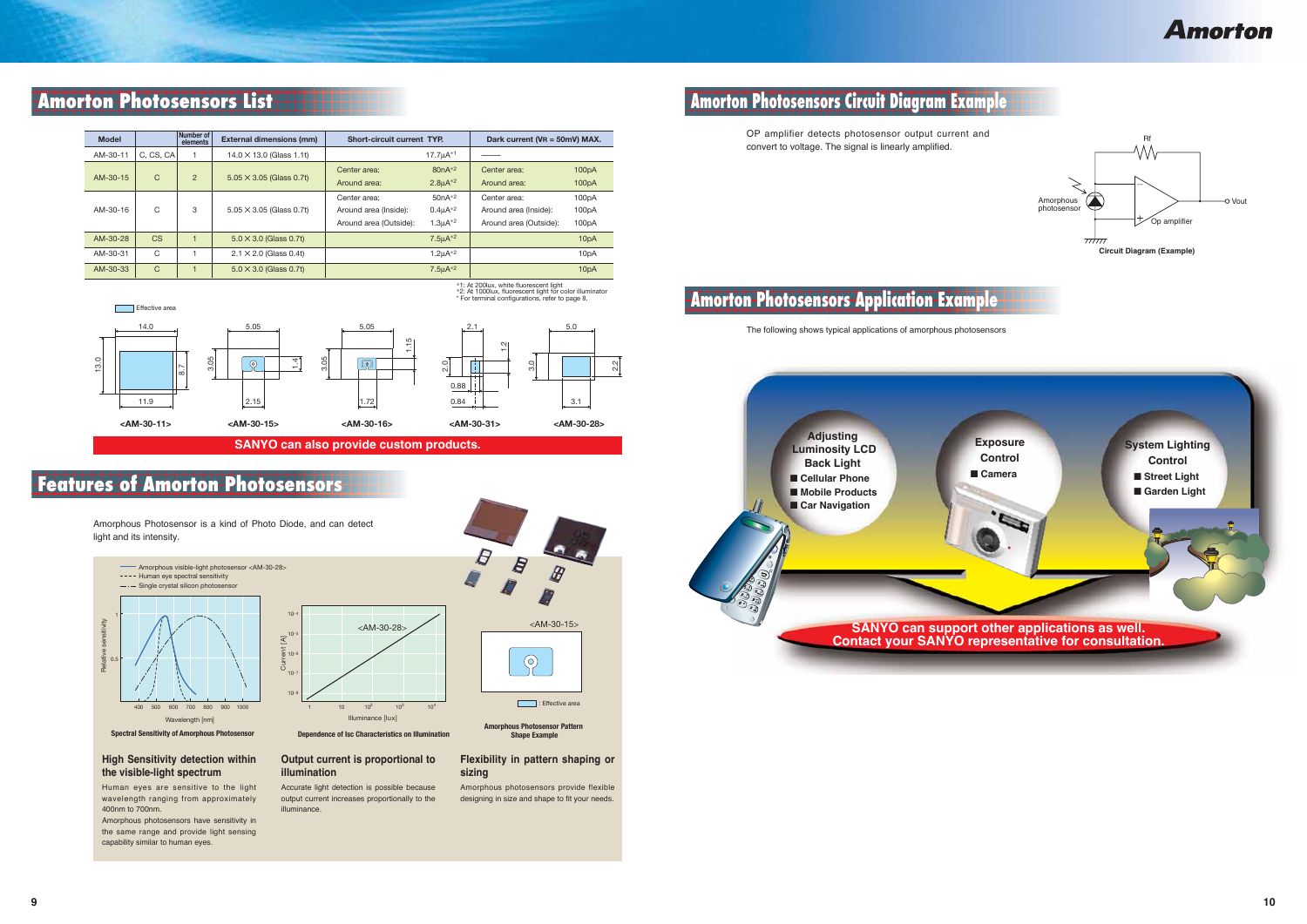# **Solar Cell Output and Light Sources**

**Amorton** 

The output of solar cells differ depending on the categories of light sources to which they are exposed. This is because photoelectric conversion efficiency changes with respect to the wavelength and intensity of the light.

### **1. Categories of light sources**

The general light source for solar cells is sunlight out of doors, and fluorescent or incandescent light indoors. The following outline describes the various categories:

### **2. Brightness**

When sunlight and fluorescent light are compared in terms of brightness, the results are shown as follows:

### **3. Radiant spectrum of light source and spectral sensitivity of solar cells**

|        | Light source                                                                                                    |                         |                                                   |  |  |  |  |
|--------|-----------------------------------------------------------------------------------------------------------------|-------------------------|---------------------------------------------------|--|--|--|--|
|        | <b>Sunlight</b>                                                                                                 |                         | <b>Artificial light</b>                           |  |  |  |  |
| $AM-0$ | Outer space (solar light at global average revolution orbit)                                                    | Incandescent light      | General-use incandescent light, halogen lamp      |  |  |  |  |
| $AM-1$ | When the sun is directly overhead (0m above sea level at the equator,<br>vertical sunlight at meridian passage) | Fluorescent light       | Daylight, white, and warm white colors            |  |  |  |  |
| AM-1.5 | When zenithal angle<br>(Sunlight angle 0° when sun is directly overhead) is 48.2°.                              | Electric discharge lamp | Mercury-vapor lamp, sodium-vapor lamp, xenon lamp |  |  |  |  |
| Other  | AM-2 (when zenithal angle is $60^\circ$ ), etc.                                                                 |                         |                                                   |  |  |  |  |

| [Light Source]<br><b>Sunlight</b> |                    | <b>Fluorescent light</b>                |                   |  |
|-----------------------------------|--------------------|-----------------------------------------|-------------------|--|
| <b>Condition</b>                  | Illuminance (lux)  | <b>Condition</b>                        | Illuminance (lux) |  |
| Direct sun                        | 100,000 to 120,000 | Design stand<br>(partially illuminated) | Around 1,000      |  |
| <b>Bright</b>                     | 50,000 to 100,000  | Office/conference room                  | 300 to 600        |  |
| Cloudy                            | 10,000 to 50,000   | Restaurants/coffee shops                | Below 200         |  |
| Rain                              | 5,000 to 20,000    |                                         |                   |  |



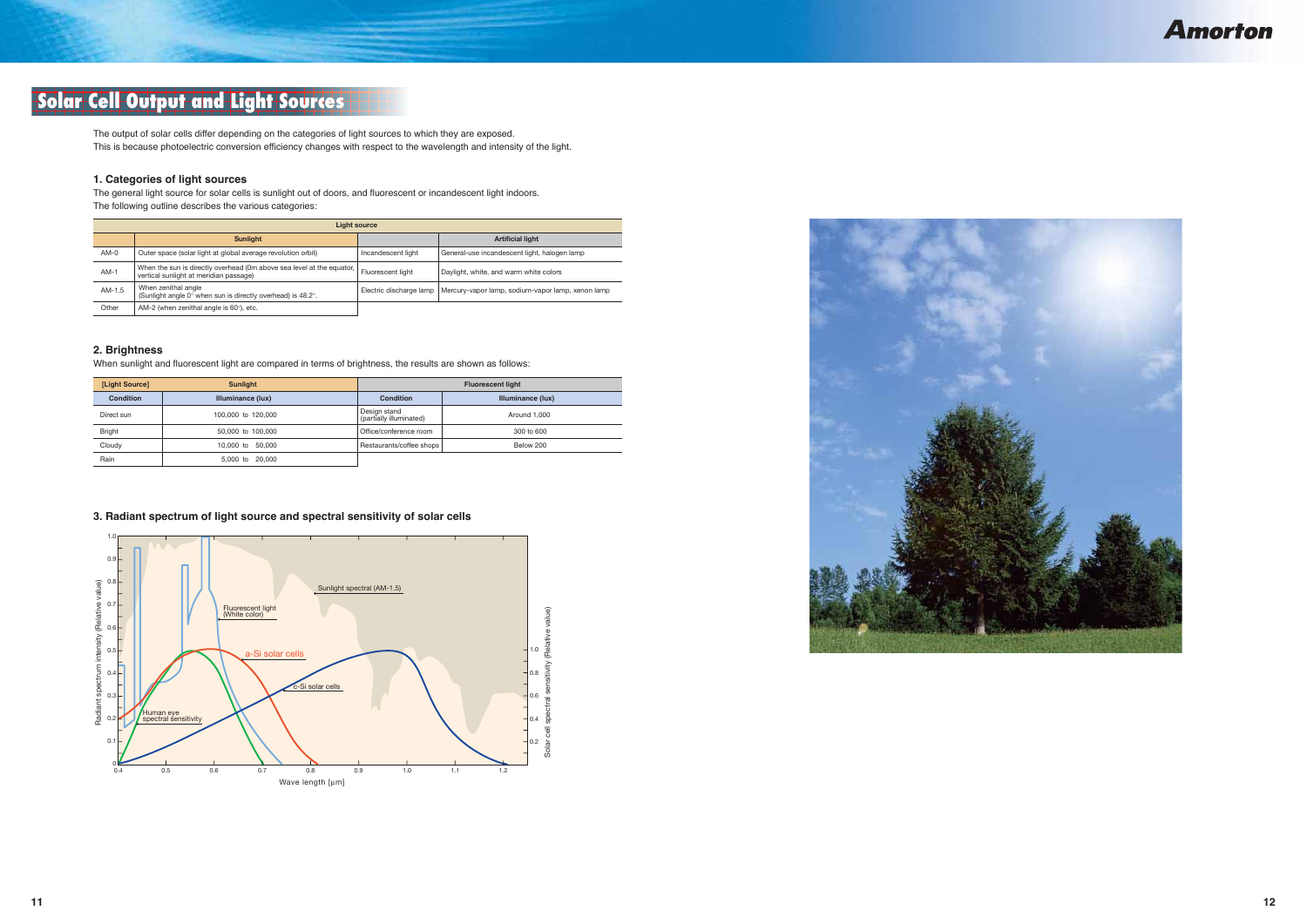## **Precautions in Handling Amorton and Amorphous Photosensors**



Do not scratch the rear surface with a hard object because it could damage amorphous silicon (1μm thick active layer) and causes electrical malfunction even though the surface is protected by resin coating.



Be careful not to get injured with the sharp edges of the substrate material (glass or stainless steel).



Employ robust and airtight encapsulation when the cell is expected to receive mechanical shocks by falling objects or exposed to harsh weather conditions. Note shattered glass pieces can cause injury and humid environment can damage the cell.



Avoid touching the cell in the daytime because you may get burned with heat particularly when the insolation is strong.



Do not touch the light-receiving side with bare hands because it stains the surface and affect electrical output.



Static electricity can damage the cell. As it deemed necessary, consider a proper method to remove static electricity.



Store in cool, low-humid environment without corrosive gas to avoid possible damages to the cell.



Consider fail-safe or prolixity in your product design.

- Any and all SANYO Semiconductor Co.,Ltd. products described or contained herein are, with regard to "standard application", intended for the use as general electronics equipment (home appliances, AV equipment, communication device, office equipment, industrial equipment etc.). The products mentioned herein shall not be intended for use for any "special application" (medical equipment whose purpose is to sustain life aerospace instrument, nuclear control device, burning appliances, transportation machine, traffic signal system, safety equipment etc.) that shall require extremely high level of reliability and can directly threaten human lives in case of failure or malfunction of the product or may cause harm to human bodies, nor shall they grant any guarantee thereof. If you should intend to use our products for applications outside the standard applications of our customer who is considering such use and/or outside the scope of our intended standard applications, please consult with us prior to the intended use. If there is no consultation or inquiry before the intended use, our customer shall be solely responsible for the use.
- Specifications of any and all SANYO Semiconductor Co.,Ltd. products described or contained herein stipulate the performance, characteristics, and functions of the described products in the independent state, and are not guarantees of the performance, characteristics, and functions of the described products as mounted in the customer's products or equipment. To verify symptoms and states that cannot be evaluated in an independent device, the customer should always evaluate and test devices mounted in the customer's products or equipment.
- SANYO Semiconductor Co.,Ltd. assumes no responsibility for equipment failures that result from using products at values that exceed, even momentarily, rated values (such as maximum ratings, operating condition ranges, or other parameters) listed in products specifications of any and all SANYO Semiconductor Co., Ltd. products described or contained herein.
- SANYO Semiconductor Co.,Ltd. strives to supply high-quality high-reliability products, however, any and all semiconductor products fail or malfunction with some probability. It is possible that these probabilistic failures or malfunction could give rise to accidents or events that could endanger human lives, trouble that could give rise to smoke or fire, or accidents that could cause damage to other property. When designing equipment, adopt safety measures so that these kinds of accidents or events cannot occur. Such measures include but are not limited to protective circuits and error prevention circuits for safe design, redundant design, and structural design.
- In the event that any or all SANYO Semiconductor Co.,Ltd. products described or contained herein are controlled under any of applicable local export control laws and regulations, such products may require the export license from the authorities concerned in accordance with the above law.
- No part of this publication may be reproduced or transmitted in any form or by any means, electronic or mechanical, including photocopying and recording, or any information storage or retrieval system, or otherwise, without the prior written consent of SANYO Semiconductor Co.,Ltd.
- Any and all information described or contained herein are subject to change without notice due to product/technology improvement, etc. When designing equipment, refer to the "Delivery Specification" for the SANYO Semiconductor Co.,Ltd. product that you intend to use.
- Information (including circuit diagrams and circuit parameters) herein is for example only; it is not guaranteed for volume production.
- Upon using the technical information or products described herein, neither warranty nor license shall be granted with regard to intellectual property rights or any other rights of SANYO Semiconductor Co.,Ltd. or any third party. SANYO Semiconductor Co.,Ltd. shall not be liable for any claim or suits with regard to a third party's intellectual property rights which has resulted from the use of the technical information and products mentioned above.